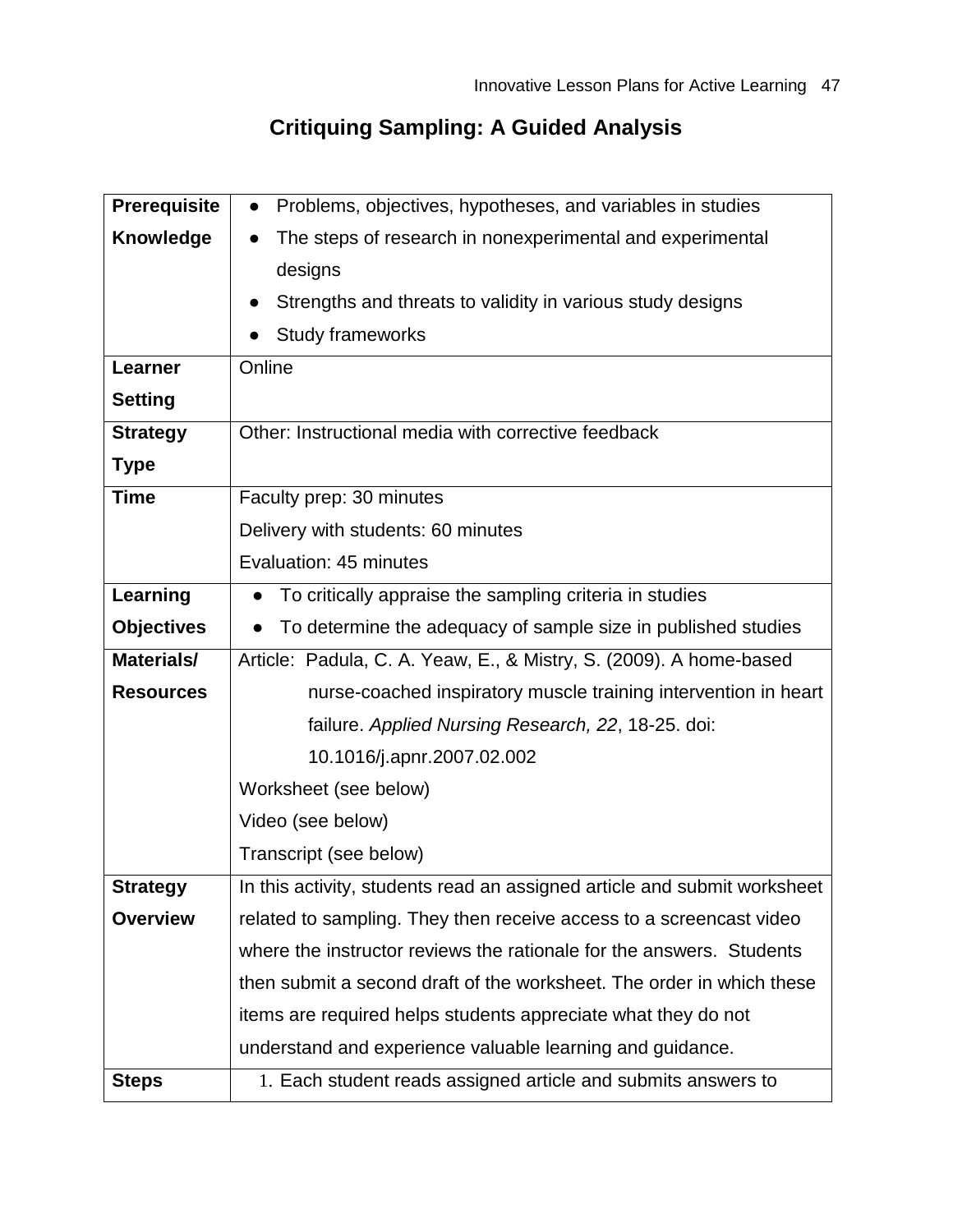|                   | worksheet via learning management system (LMS)                          |
|-------------------|-------------------------------------------------------------------------|
|                   | 2. Their submission prompts the LMS to allow student access to a        |
|                   | ten-minute guided analysis video which walks student through the        |
|                   | rationale for each answer and where to find the answers in the          |
|                   | article                                                                 |
|                   | 3. Student submits a second draft of answers to worksheet               |
|                   | 4. Instructor grades answers on second draft and provides feedback      |
| <b>Evaluation</b> | Low stakes – Small credit given for effort on first draft, second draft |
|                   | answers are graded                                                      |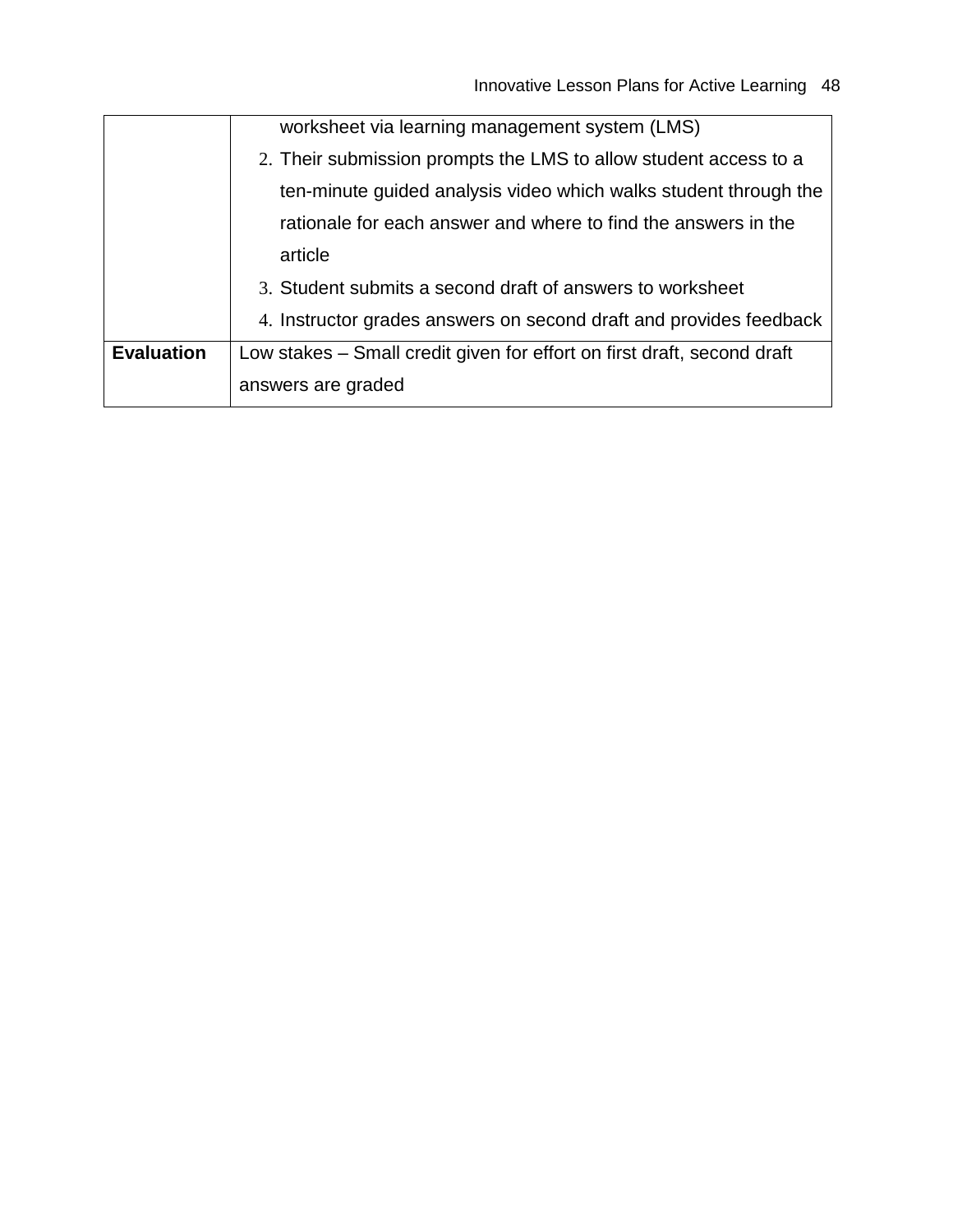## Critiquing Sampling: Guided Analysis Worksheet

Answer the following questions:

- 1. What were the inclusion criteria?
- 2. What were the exclusion criteria?
- 3. Of the screened subjects, what percent were eligible to participate?
- 4. What was the refusal rate?
- 5. What is the independent variable?
- 6. What are the dependent variables?

7. Did Padula and colleagues indicate that they conducted a power analysis to determine the sample size?

8. Did they report an effect size?

9. In the limitation section, what standard did the researchers use to argue that their sample size was adequate?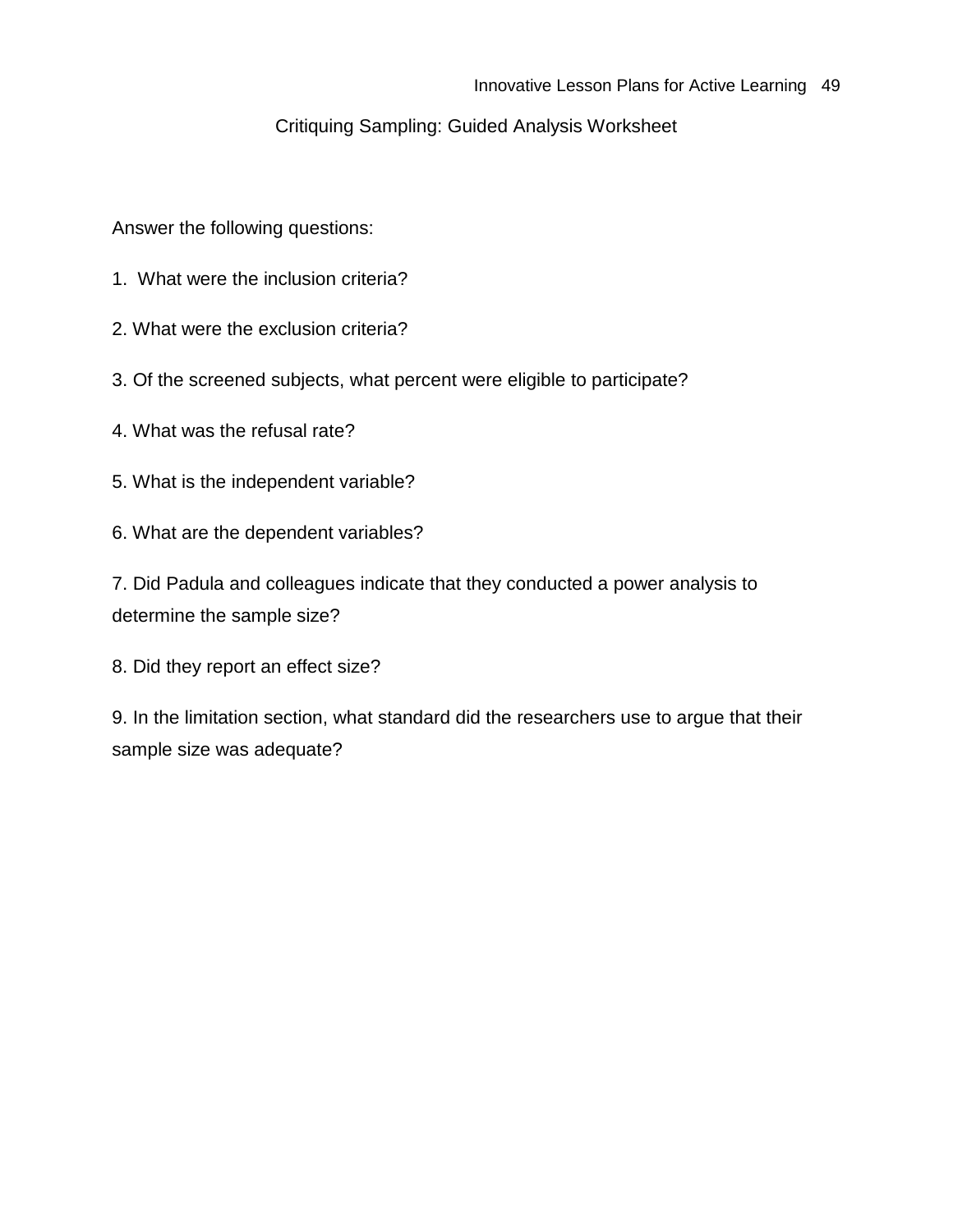Critiquing Sampling: Guided Analysis Video

<https://gvsu.ensemblevideo.com/Watch/Qb8g5AMd>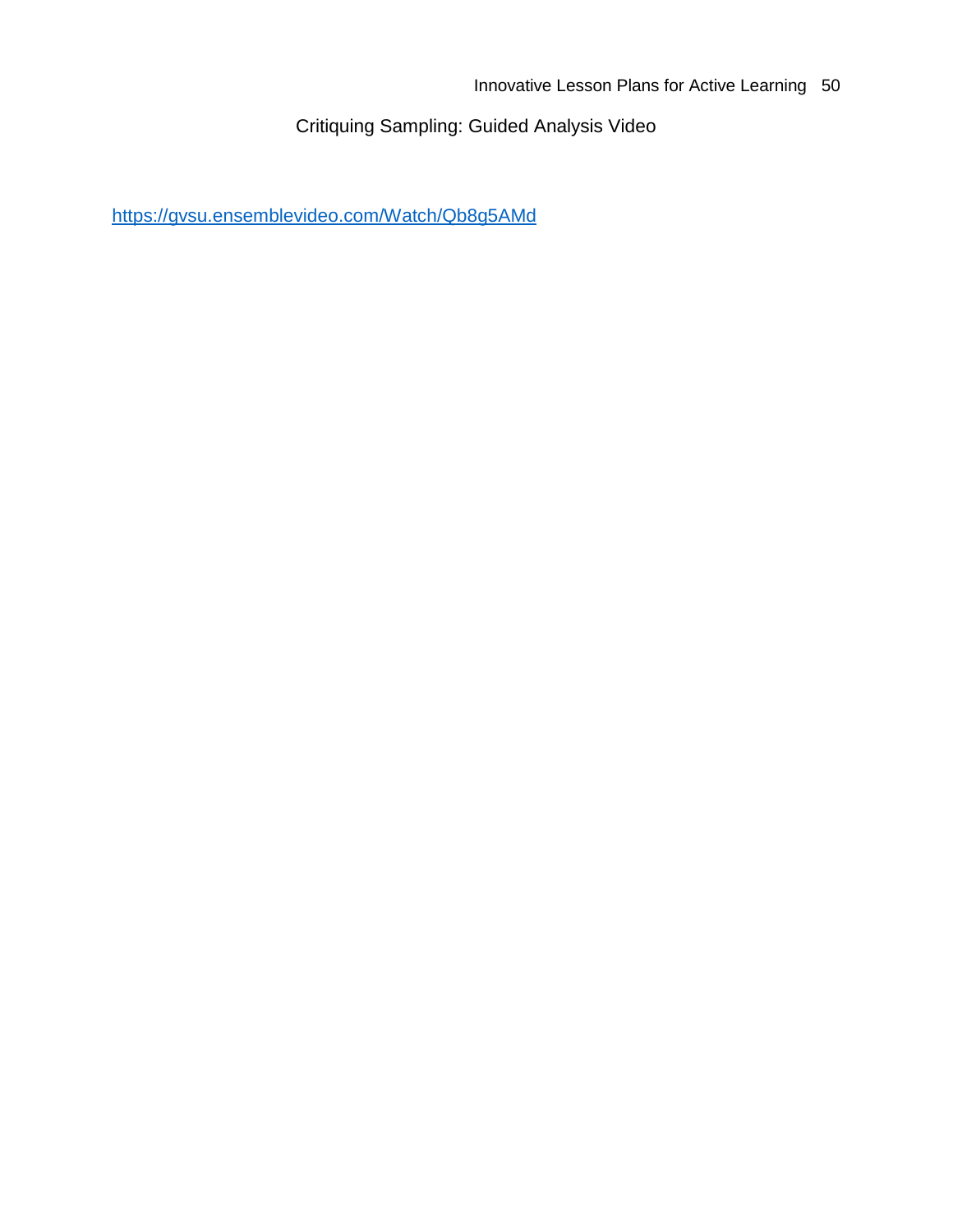## Critiquing Sampling: Guided analysis transcript

So, you've read – or at least skimmed – this article, and come up with some answers to the questions I've posted in Blackboard. Grab your article, any notes you took, and maybe your textbook for good measure, and let's walk through the answers.

The first two questions ask about the inclusion and exclusion criteria. Of the main, basic sections in a research article (introduction, methods, results, and discussion), this is something you should expect to find in the methods section. In this article, you'll find it on page 21. Under *Recruitment*, you'll see five inclusion criteria listed. But it's a trap! Technically, only the first three of these are inclusion criteria. They are criteria that the participants must have. The last two are the exclusion criteria because they are criteria that the participants must not have – coexisiting pulmonary disease and cognitive impairment. The authors say these criteria maintain the quality of the data, so we might assume that they perceive these to be confounding or extraneous variables and would like to control for that. That's great, but on the other hand, if a large proportion of heart failure patients have coexisting pulmonary disease or cognitive impairment, are the authors failing to get a sample that represents the population of heart failure patients? They even mention that nearly half of those screened were ineligible due to COPD! Deciding how broad or narrow to make the inclusion and exclusion criteria is a compromise between excellent control and excellent representativeness. Generally, both will be flawed to at least some extent.

The answers to questions three and four also fall on this page, in Figure 1. Of the screened subjects, what percent were eligible to participate? The answer is 12.5% - - the number eligible (36) divided by the number screened (288). Did you notice, higher on the page, the authors stated that 13.8% were eligible? Where does this number come from? It doesn't match the basic math in Figure 1. Also, the number ineligible and the number eligible don't equal the total number screened; there are four people unaccounted for. Let me know if you can figure this out! What a great example of how just because something is published, it doesn't mean that there's nothing to scrutinize. As for the next question about the refusal rate, that's 11.1% -- the number refused (4) out of the number eligible (36). At least this math seems to add up correctly. These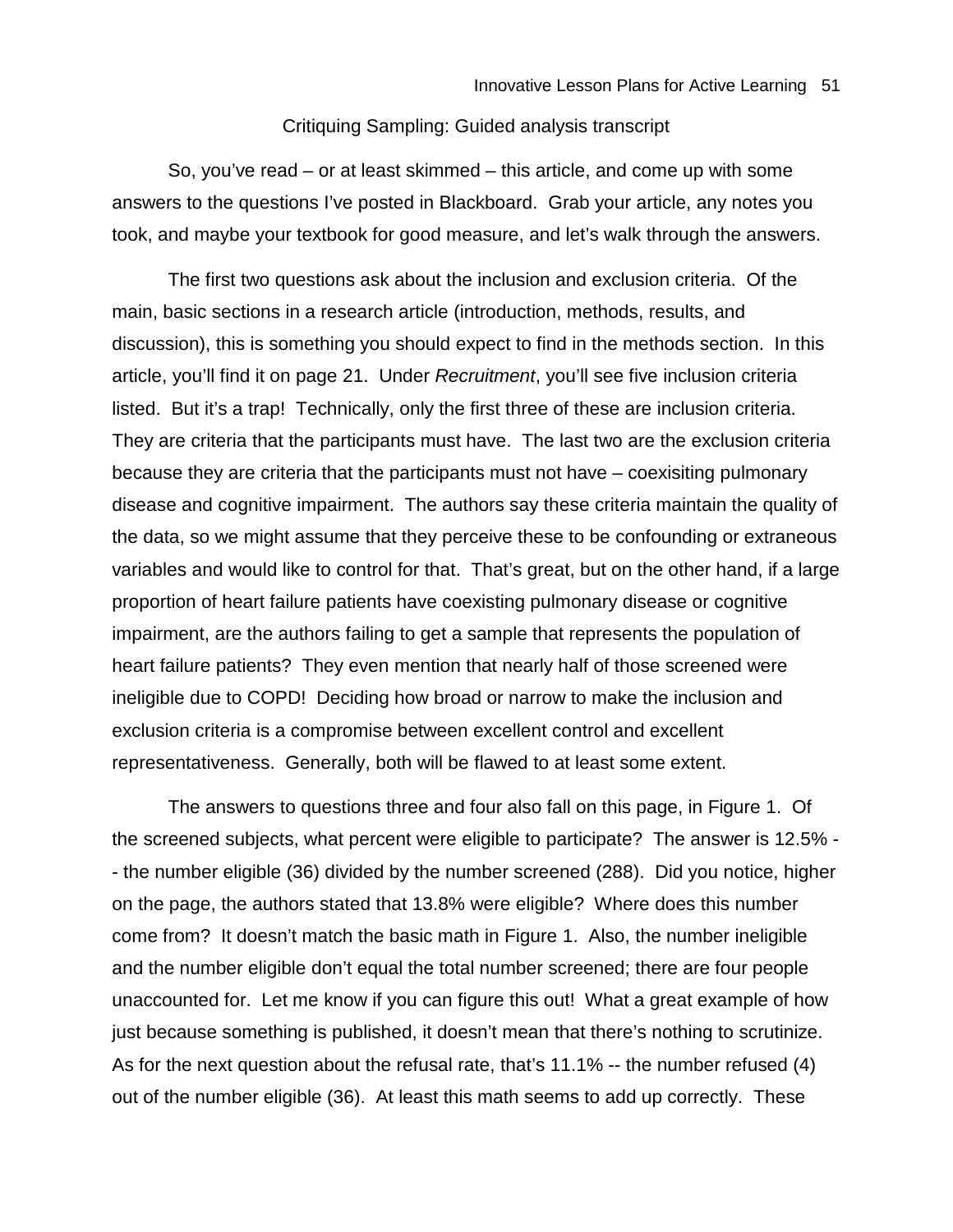first four questions should get you thinking about representativeness. I've already hinted at that for the first three questions. Think on your own about how the 11% refusal rate reflects the degree of representativeness that this sample might have to the greater population. Why might they have refused?

The remaining questions get at evaluating the sample size. Let's start with variables (questions five and six). These also fall in the methods section. The independent variable is very clearly specified on page 20. The four dependent variables are in section 4.6.1 but also right up front in the abstract, listed as outcome measures. Is that discrepancy in terminology confusing? Dependent variables and outcome measures are the same thing because they're the variables that depend on the effect of the independent variable and are measured as the outcome of the implementation of that independent variable. So if these questions are supposedly about sample size, what do variables have to do with sample size? There's a section in your textbook starting on page 266 that covers five factors that influence the adequacy of sample size in quantitative studies; these factors are all important in determining adequate sample size because they impact the statistical ability to accurately detect relationships among variables or differences in outcomes among experimental and control groups. One of these factors is the number of variables. Statistically speaking, the greater the number of dependent variables being tested, the greater the sample size needs to be. This study has four dependent variables; let's keep that in mind as we move on.

Was there a power analysis reported? Did the researchers make this calculation ahead of time to figure out what their sample size should be? I have nothing to show you; no, they did not. Why is this important? Well, among all the study results, there *were* some results that were not significant, such as the scores on HRQOL. The nonsignificant results raise a red flag. Is there really no difference, or was the sample size just too small to detect a difference? Did the authors at least perform a power analysis after their results were obtained and include it in the discussion to evaluate this concern? No. Shame, shame.

Let's briefly examine the next question and look for the effect size. It's at the top of page 23, and it's a medium effect size of 0.48. Hold that thought as well.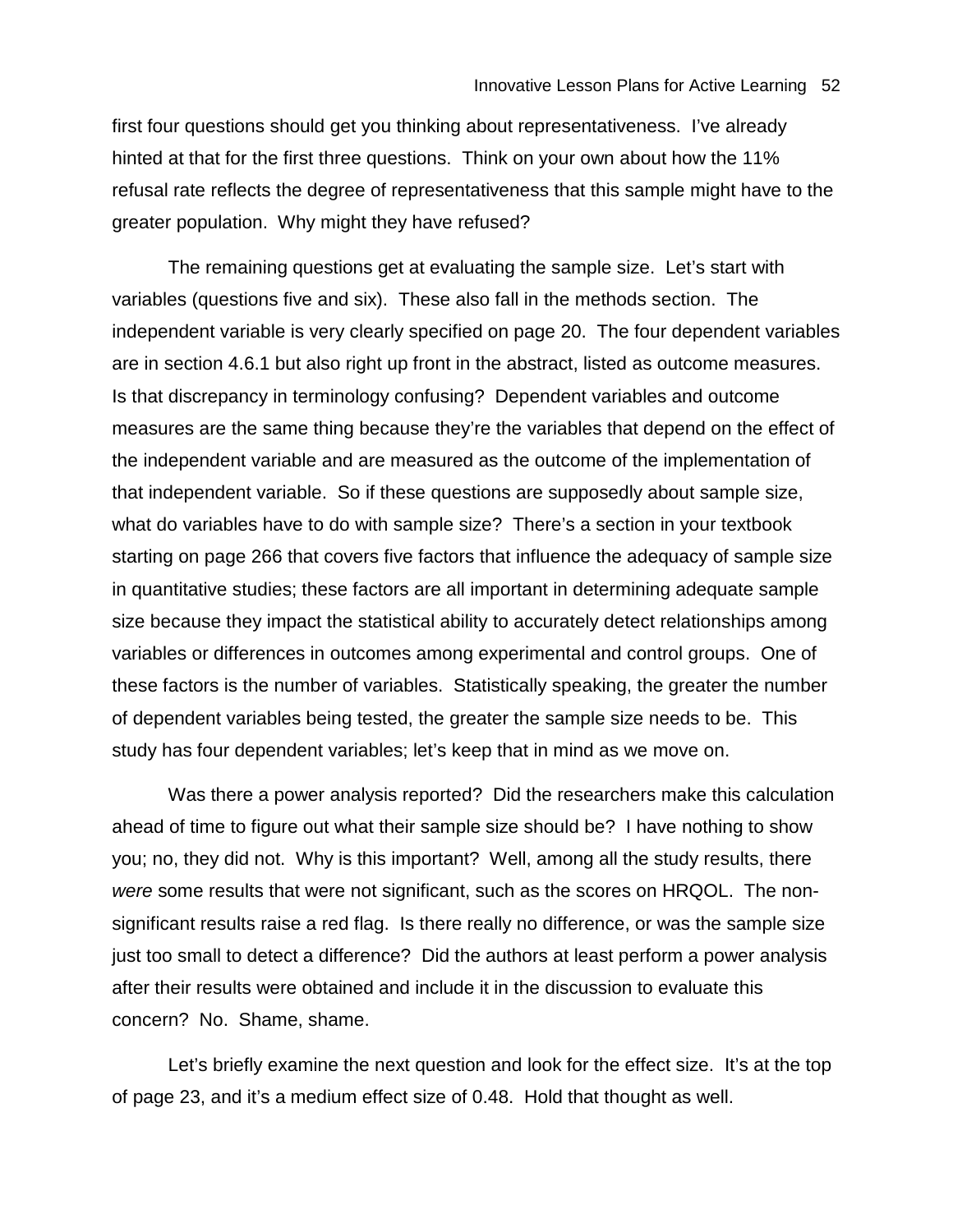In the final question, I asked you how the authors argued that their sample size was adequate. This is on page 24. They do acknowledge that it was somewhat small (at 31 participants), but they compare it to similar studies published over the prior 12 years and point out that it was one of the largest samples. Is this good justification? Are you satisfied with the answer? If we compare what we've found in this article to the five factors I mentioned in your book, 1) the four dependent variables indicate that the size should be larger. Larger than what remains to be seen, but bear with me. 2) The medium effect size calls for a medium sized sample…okay… 3) The authors claim at different times that this is a quasi-experimental study and a RCT, either way, the sample can be smaller than a descriptive or correlational study. I wonder what the previous studies they cited were. 4) With regard to measurement sensitivity (this is on page 268 in your text book), we haven't covered this yet, but the authors cite some great information on the sensitivity of some of their measures; on others they're more vague. So that's kind of a mixed bag when it comes to drawing a conclusion about the adequacy of their sample size. 5) For data analysis, they used ANOVA. We haven't covered this either, but your book chapter does briefly mention that this test requires larger sample sizes when the groups are uneven. The groups were a little uneven, 15 and 17. Is this even enough? How do you decide? You know what I think? It sure would have been nice if they had just done a power analysis and put the whole issue to rest. Their sample size could be just fine, but their argument that it's bigger than other studies…not really good enough for me.

Now, while I've got you here, let's take a minute to flashback and integrate a couple of the other topics we've discussed this semester. It's bonus learning!

The first thing I'll point out is the interwoven cluster of problem, purpose, aims, objective, and hypothesis. The first paragraph is full of this stuff! The authors set the stage for the problem (HF affects a lot of people and the symptoms are disabling, and they hint that there may be a yet unknown answer in inspiratory muscle training); they give a condensed purpose about determining the effect of this muscle training; and state their hypothesis (which you may note is complex, causal, and directional). You